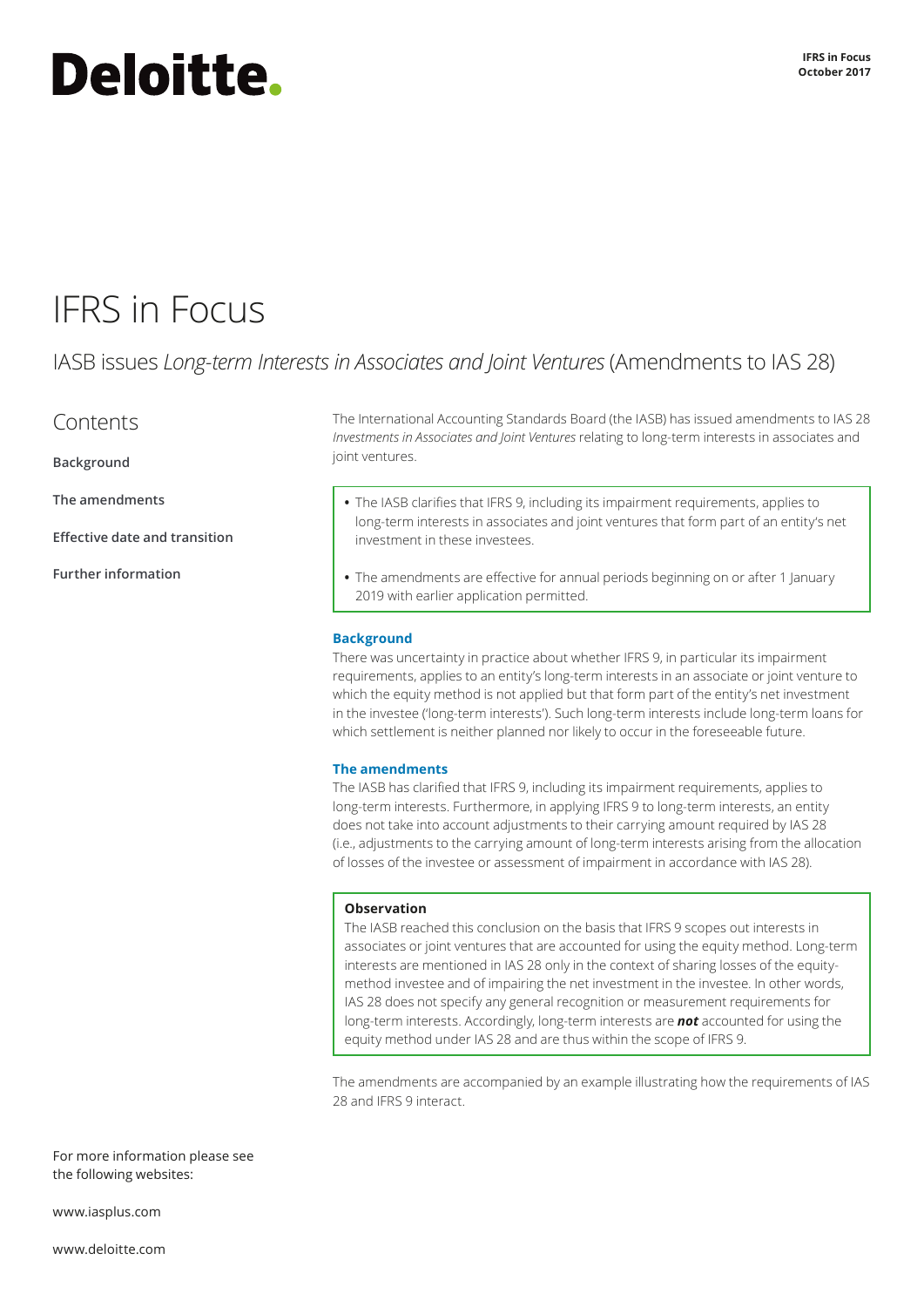#### <span id="page-1-0"></span>**Effective date and transition**

The amendments apply retrospectively to annual reporting periods beginning on or after 1 January 2019. Earlier application is permitted. Specific transition provisions apply depending on whether the first-time application of the amendments coincides with that of IFRS 9.

#### **Further information**

.

The amendments and example are available on the IFRS Foundation website for holders of a professional or comprehensive eIFRS subscription. The amendments will be incorporated in the next updated set of unaccompanied Standards, which are available free of charge to registered users. That update is expected early in 2018.

If you have any questions about the amendments, please speak to your usual Deloitte contact or get in touch with a contact identified in this IFRS in Focus.